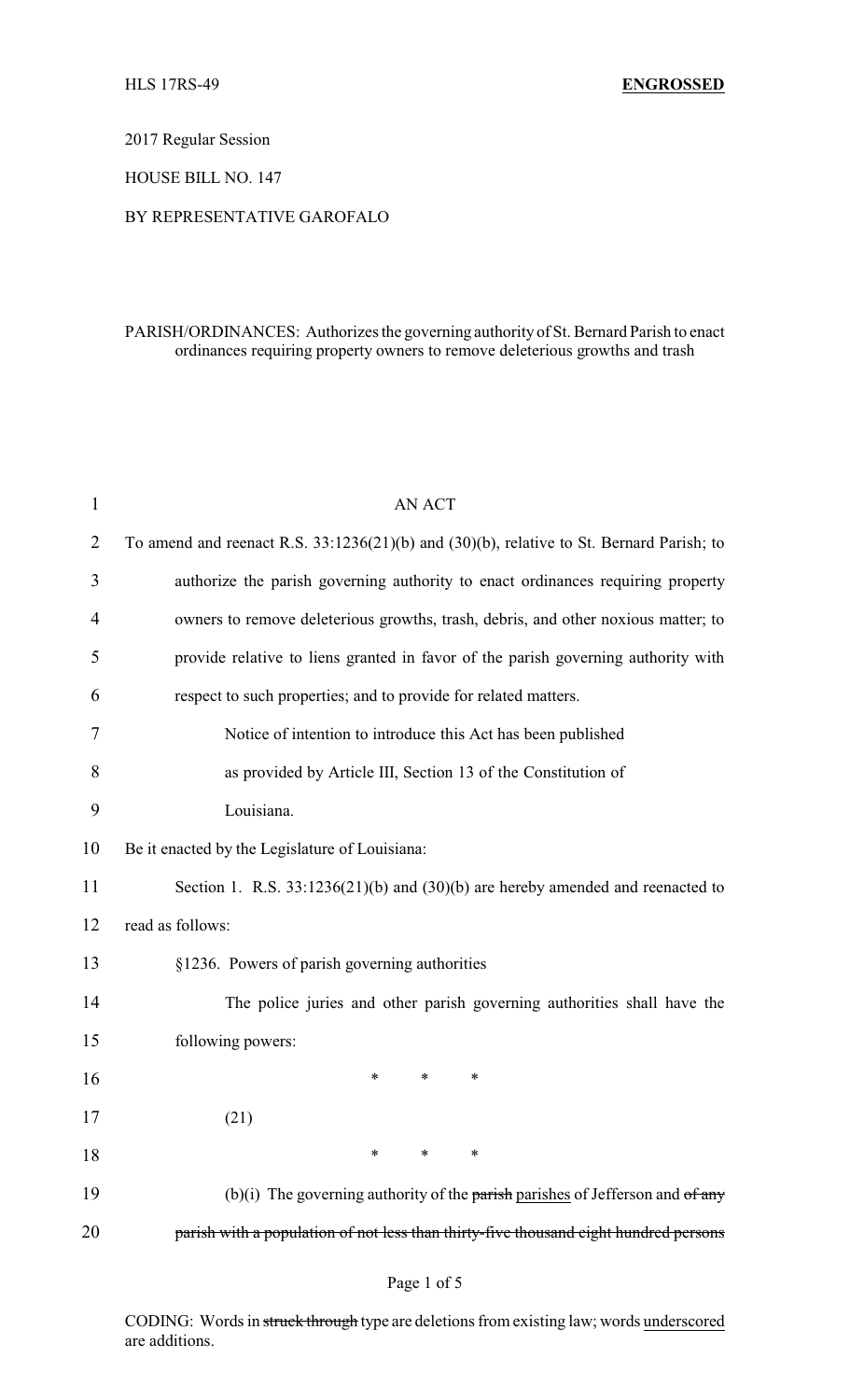1 and not more than thirty-nine thousand persons according to the latest federal 2 decennial census St. Bernard may enact ordinances regulating or prohibiting the growth or accumulation of grass, obnoxious weeds, or other deleterious or unhealthful growths, trash, debris, refuse, or discarded or noxious matter.

 (ii) In the exercise of the authority herein granted by this Subparagraph, the parish governing authority may, among other things, but not by way of limitation, require or compel property owners to cut or remove such grass, obnoxious weeds, or other deleterious or unhealthful growths, trash, debris, refuse, or discarded or noxious matter on their property.

 (iii) If the owner of any lot located within recognized subdivisions outside municipalities in the parish fails to cut or remove such matter when requested to do so by the governing authority, within fifteen days after receipt of such request or notice by a registered or certified letter or other adequate notice, the governing authority may have such matter cut or removed and may charge such property owner in accordance with regulations adopted by the governing authority.

 (iv) Upon failure of any such property owner to pay the charges, the governing authority may file a certified copy of said charges with the recorder of mortgages, and the same, when so filed and recorded, shall operate as a lien and privilege in favor of the parish against the property on which said matter was cut or 20 removed. In the parish parishes of Jefferson and in any parish with a population of 21 not less than thirty-five thousand eight hundred persons and not more than thirty-nine 22 thousand persons according to the latest federal decennial census St. Bernard, the lien and privilege granted under this Paragraph, when recorded within sixty days from the date of completion of the cutting or removal, shall have the same ranking as an ad valorem tax lien on immovable property as provided in R.S. 9:4821(1).

 (v) The parish may, at its option, enact ordinances to add cutting and removal charges to the annual ad valorem tax bill of the property involved. In the 28 parish parishes of Jefferson and in any parish with a population of not less than 29 thirty-five thousand eight hundred persons and not more than thirty-nine thousand

#### Page 2 of 5

CODING: Words in struck through type are deletions from existing law; words underscored are additions.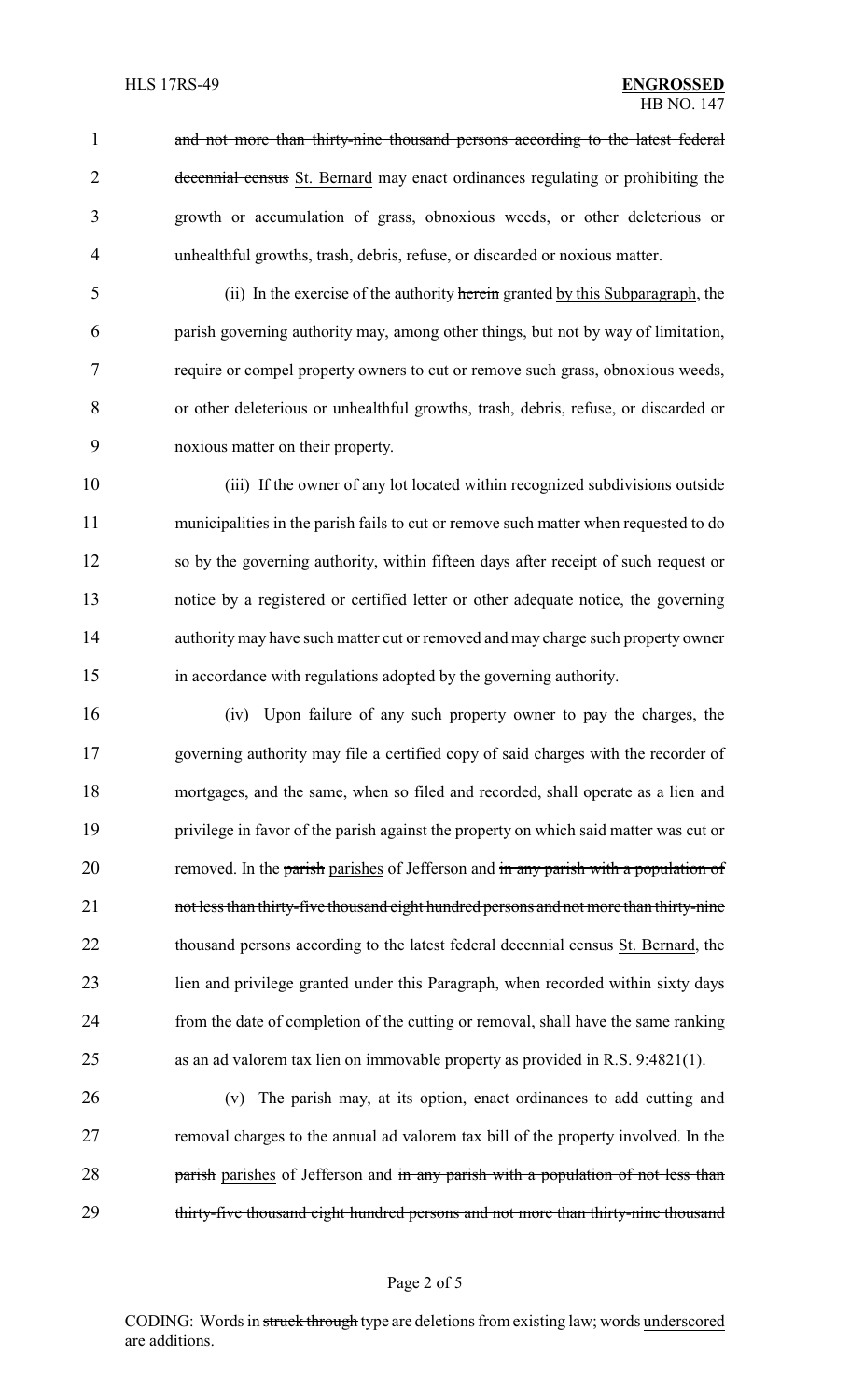**persons according to the latest federal decennial census** St. Bernard, if such charges are unpaid, the ad valorem tax lien imposed thereby and such rights attendant thereto 3 shall coexist with those granted under Paragraph (21)(b)(iv) of this Section Item (iv) of this Subparagraph.

 (vi) In the event that If such ordinances are enacted, the sheriff effecting collection shall be reimbursed by the governing authority for an amount equal to fifteen percent of the amount of such charges actually collected from the property owner. This collection charge shall be in addition to such charges and shall also be added to the ad valorem tax bill of the property involved.

10 (vii) In the exercise of the authority herein granted by this Subparagraph to 11 the parish parishes of Jefferson and to any parish with a population of not less than 12 thirty-five thousand eight hundred persons and not more than thirty-nine thousand 13 persons according to the latest federal decennial census St. Bernard, the respective 14 parish shall be the sole and proper defendant in any action, authorized by law, to 15 contest the addition of such charges to the ad valorem tax bill of the property 16 involved.

18 (30)

17 \* \* \*

19 \* \* \*

20 (b)(i) In the exercise of the authority granted herein by this Paragraph, the 21 governing authority of the parishes of Jefferson, Ouachita, Calcasieu, Ascension, and 22 St. Tammany, and of parishes with a population of not less than thirty-five thousand 23 eight hundred persons and not more than thirty-nine thousand persons according to 24 the latest federal decennial census St. Bernard may require or compel property 25 owners to remove trash, debris, junk, wrecked or used automobiles, or motor 26 vehicles, or any part or parts thereof, or any other junk, discarded or abandoned 27 machinery or other metal, tin, or other discarded items on their property, when such 28 items are being stored or kept in violation of any zoning or other regulatory 29 ordinance.

### Page 3 of 5

CODING: Words in struck through type are deletions from existing law; words underscored are additions.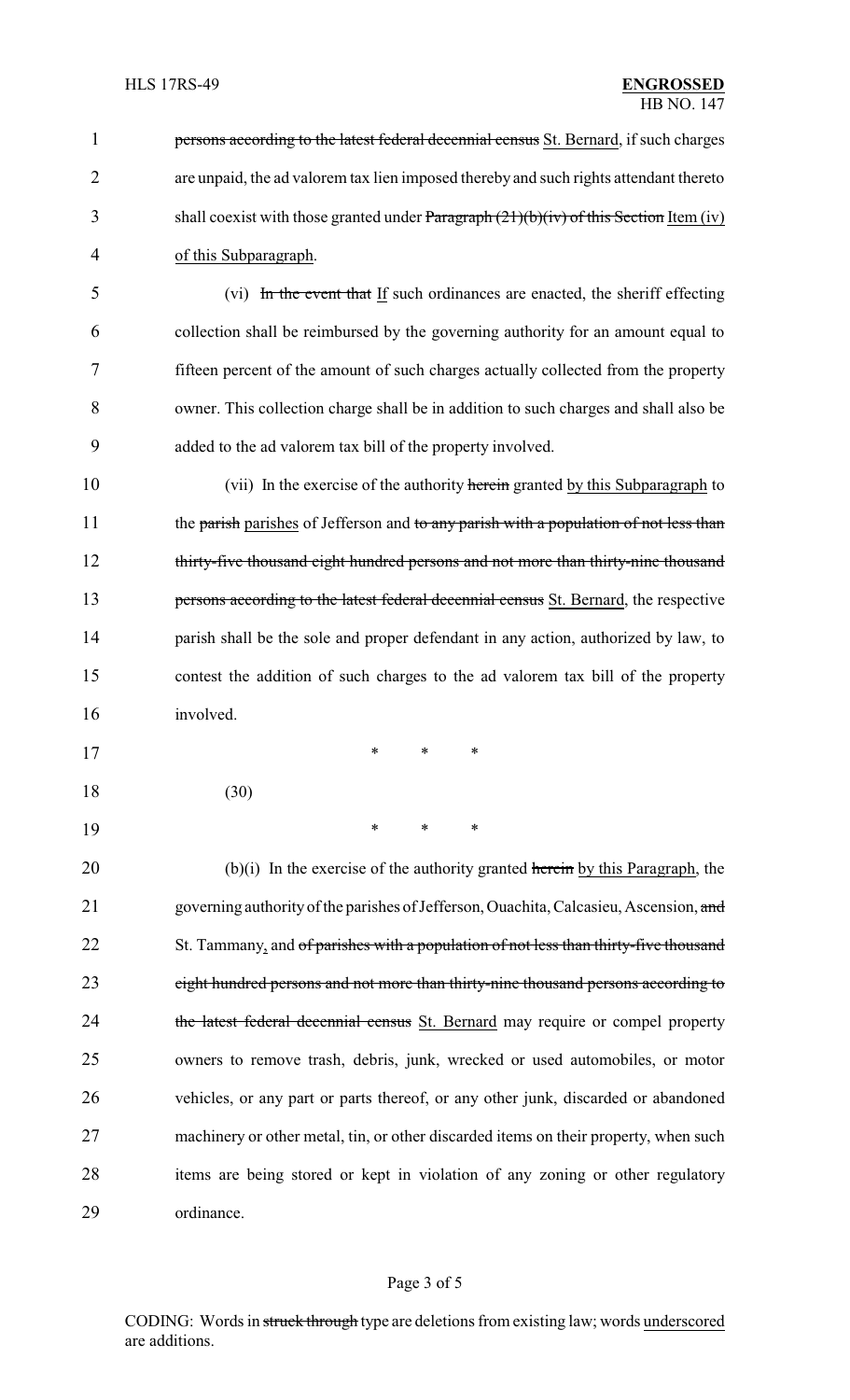(ii) If the owner of any such lot located within recognized subdivisions outside municipalities in the parish fails to remove any such item or items when requested to do so by the governing authority, within fifteen days after receipt of such request or notice by a registered or certified letter or other adequate notice, the governing authority may have such trash, debris, junk, or wrecked or used automobiles, motor vehicles, or any part or parts thereof, or any other junk, discarded or abandoned machinery, or other metal, tin, or other discarded items removed and may charge the property owner therefor in accordance with regulations adopted by the governing authority.

 (iii) Upon failure of any such property owner to pay the charges, the governing authority may file a certified copy of the charges with the recorder of mortgages, and the copy when so filed and recorded, shall operate as a lien and privilege in favor of the parish against the property from which the items were 14 removed. In the parishes of Jefferson, Ascension, and St. Tammany, and in any **parish with a population of not less than thirty-five thousand eight hundred persons** 16 and not more than thirty-nine thousand persons according to the latest federal 17 decennial census St. Bernard, the lien and privilege granted under this Paragraph, when recorded within sixty days from the date of completion of the removal of the items, shall have the same ranking as an ad valorem tax lien on immovable property as provided in R.S. 9:4821(1).

 (iv) The parish may, at its option, enact ordinances to add the removal charges to the annual ad valorem tax bill of the property involved. In the parishes 23 of Jefferson, Ascension, and St. Tammany, and in any parish with a population of not 24 less than thirty-five thousand eight hundred persons and not more than thirty-nine 25 thousand persons according to the latest federal decennial census St. Bernard, if such charges are unpaid, the ad valorem tax lien imposed thereby and such rights attendant thereto shall coexist with those granted under Item (iii) of this Subparagraph.